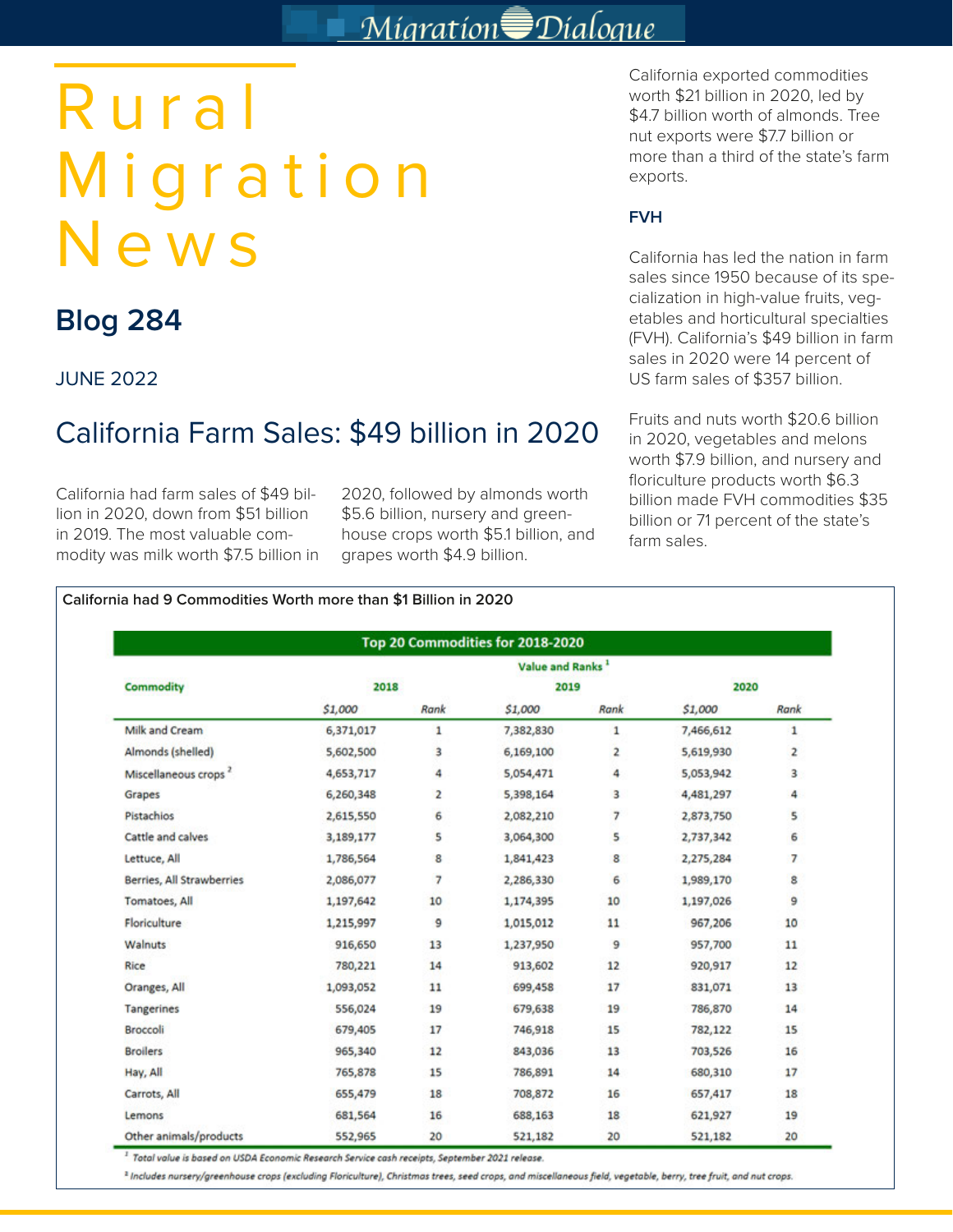#### **Tree Nuts were Over 1/3 of California Farm Exports**

#### **California Agricultural Products Export Values and Rankings, 2018 2020**

| <b>2020 Rank</b> | <b>Product</b>                      | 2018  | 2019              | 2020  |
|------------------|-------------------------------------|-------|-------------------|-------|
|                  |                                     |       | <b>S1 Million</b> |       |
| 1                | Almonds                             | 4,531 | 4,901             | 4,659 |
| $\overline{2}$   | Dairy and Products <sup>2</sup>     | 1,618 | 1,805             | 2,037 |
| 3                | Pistachios <sup>3,4</sup>           | 1,737 | 2,009             | 1,668 |
| 4                | Walnuts                             | 1,280 | 1,250             | 1,246 |
| 5                | Wine <sup>3,4</sup>                 | 1,298 | 1,228             | 1,143 |
| 6                | Rice                                | 629   | 765               | 832   |
| 7                | <b>Table Grapes</b>                 | 803   | 743               | 731   |
| 8                | Oranges and Products <sup>3,4</sup> | 654   | 549               | 597   |
| 9                | Tomatoes, Processed                 | 599   | 623               | 618   |
| 10               | Beef and Products <sup>5</sup>      | 414   | 404               | 413   |
| 11               | <b>Strawberries</b>                 | 439   | 402               | 407   |
| 12               | Hay <sup>3</sup>                    | 334   | 338               | 346   |
| 13               | Lettuce                             | 297   | 292               | 285   |
| 14               | Cotton                              | 449   | 437               | 269   |
| 15               | Raisins                             | 283   | 257               | 226   |
| 16               | Lemons <sup>3</sup>                 | 299   | 203               | 185   |
| 17               | Raspberries and Blackberries 3,6    | 135   | 142               | 141   |
| 18               | <b>Dried Plums</b>                  | 142   | 126               | 122   |
| 19               | <b>Peaches and Nectarines</b>       | 124   | 119               | 120   |
| 20               | <b>Flowers and Nursery</b>          | 112   | 117               | 118   |

Within each FVH commodity group, a few crops dominate. The three tree nuts, almonds, pistachios, and walnuts, accounted for \$9.5 billion or almost half of fruit and nut sales.

The leading labor-intensive crops by value included strawberries worth \$2 billion, oranges worth \$830 million, tangerines and mandarins worth \$785 million, and lemons worth \$620 million. Raspberries worth \$400 million were as valuable as blueberries and cherries, which were worth about \$200 million each. Peaches were worth \$470 million, while the value of the raisin grapes from 140,000 acres was about \$300 million and the value of table grapes from 120,000 acres was about \$1.4 billion.

The value of labor-intensive fruits was \$7 billion or a third of the total

|                     | Top 5 Agricultural States in Cash Receipts, 2020 |                                 |
|---------------------|--------------------------------------------------|---------------------------------|
|                     | <b>State</b>                                     | Crop Cash Receipts <sup>1</sup> |
|                     |                                                  | \$1,000                         |
|                     | <b>United States</b>                             | 357,160,627                     |
| 1                   | California                                       | 49,081,688                      |
| $\overline{2}$      | lowa                                             | 25,695,928                      |
| Rank<br>3<br>4<br>5 | Nebraska                                         | 20,565,182                      |
|                     | Texas                                            | 20,047,872                      |
|                     | Kansas                                           | 16,836,388                      |

value of fruits and nuts in 2020. The acreage of labor-intensive fruits such as blueberries has been increasing, while the acreage of raspberries and strawberries is decreasing. The acreage of oranges has been declining, the acreage of lemons is increasing, and the acreage of mandarins and tangelos rose to 66,000.

The acreage of apples and apricots is declining, the acreage of avocados (47,000 acres) and sweet cherries (33,000 acres) is stable, while the acreage of table grapes is rising. The acreage of peaches, pears and raisin grapes is falling.

Within the \$8 billion vegetable and melon sector, hand-harvested lettuce worth \$2.3 billion was almost 30 percent of the total, followed by \$800 million worth of celery, \$700 million worth of broccoli, and \$400 million worth of cauliflower. The \$300 million worth of melons included almost two-thirds cantaloupes, while most of the \$260 million worth of fresh tomatoes were mature-greens, that is, tomatoes that are picked green and ripened with ethylene gas to turn them red.

#### **Counties**

California's three leading farm counties were Fresno with farm sales of \$8 billion in 2020, Kern with \$7.6 billion, and Tulare with \$7.3 billion, a total of \$23 billion or almost half of the state's farm sales.

One table lists leading commodities by value and the five leading counties producing that commodity. For example, Tulare county produced a quarter of the state's milk in 2020, followed by 15 percent of the state's milk in Merced and 10 percent each in Stanislaus, Kings, and Kern counties. Monterey accounted for a third of the state's \$2.7 billion in strawberries, followed by a quarter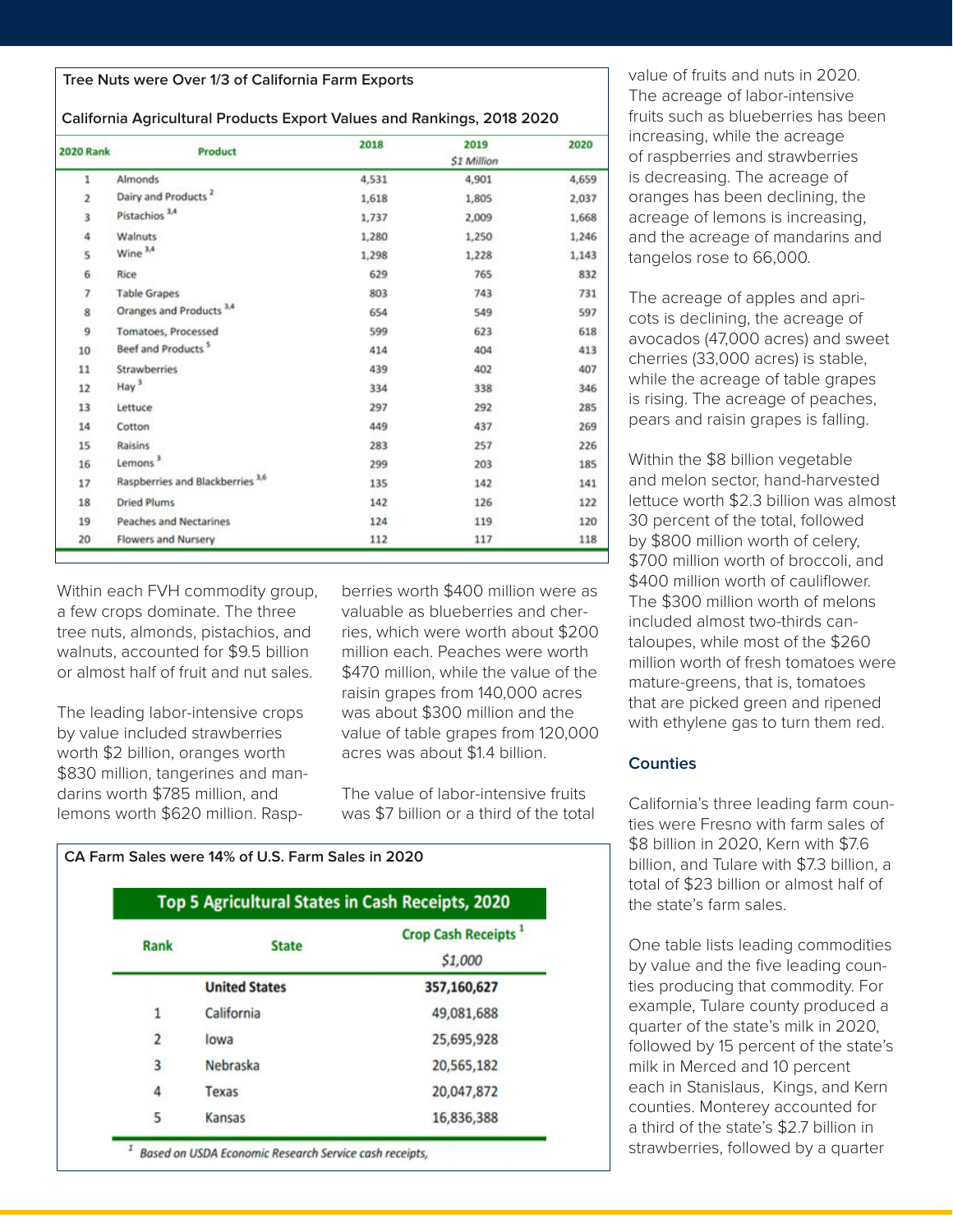**FVH Commodities were 71% of California's Farm Sales in 2020**

|                            |            |                    |            | Cash Income by Commodity Groups, 2018 2020 |            |                    |            |
|----------------------------|------------|--------------------|------------|--------------------------------------------|------------|--------------------|------------|
| <b>Source of Income</b>    | 2018       | 2019<br>$-.51,000$ | 2020       | <b>Source of Income</b>                    | 2018       | 2019<br>$-51,000-$ | 2020       |
| <b>FIELD CROPS</b>         |            |                    |            | <b>VEGETABLES AND MELONS</b>               |            |                    |            |
| Corn for Grain             | 55,445     | 47,628             | 47,730     | <b>TOTAL</b>                               | 7,816,047  | 8,130,456          | 7,916,620  |
| <b>Cotton Lint</b>         | 477,510    | 367,315            | 400,867    | % of Gross Cash Income                     | 15.0       | 15.2               | 14.4       |
| Oil Crops                  | 37,969     | 46,918             | 36,675     |                                            |            |                    |            |
| Rice                       | 780,221    | 913,602            | 920,917    | LIVESTOCK, POULTRY AND PRODUCTS            |            |                    |            |
| Wheat                      | 71,135     | 40,008             | 44,548     | <b>Cattle and Calves</b>                   | 3,189,177  | 3,064,300          | 2,737,342  |
| <b>Other Field Crops</b>   | 853,864    | 889,181            | 781,186    | Hogs                                       | 27,453     | 26,458             | 18,051     |
| <b>TOTAL</b>               | 2,276,144  | 2,304,652          | 2,231,923  | Milk and Cream                             | 6,371,017  | 7,382,830          | 7,466,612  |
| % of Gross Cash Income     | 4.4        | 4.3                | 4.1        | <b>Poultry and Eggs</b>                    | 1,624,000  | 1,308,566          | 1,293,041  |
|                            |            |                    |            | Other Livestock/Poultry                    | 600,069    | 565,973            | 562,788    |
| <b>FRUIT AND NUT CROPS</b> |            |                    |            | <b>TOTAL</b>                               | 11,811,716 | 12,348,128         | 12,077,833 |
| <b>TOTAL</b>               | 21,923,678 | 21,626,501         | 20,558,826 | % of Gross Cash Income                     | 22.7       | 23.1               | 22.0       |
| % of Gross Cash Income     | 42.1       | 40.4               | 37.5       |                                            |            |                    |            |
|                            |            |                    |            | <b>TOTAL CASH INCOME FROM MARKETINGS</b>   |            |                    |            |
| <b>ALL OTHER CROPS</b>     |            |                    |            | <b>TOTAL</b>                               | 49,969,028 | 50,756,072         | 49,081,688 |
| <b>TOTAL</b>               | 4,925,447  | 5,331,322          | 5,329,281  |                                            |            |                    |            |
| % of Gross Cash Income     | 9.5        | 10.0               | 9.7        | <b>FARM RELATED INCOME</b>                 |            |                    |            |
|                            |            |                    |            | <b>TOTAL</b>                               | 2,051,930  | 2,771,034          | 5,724,552  |
| <b>FLORICULTURE</b>        |            |                    |            | % of Gross Cash Income                     | 3.9        | 5.2                | 10.4       |
| <b>TOTAL</b>               | 1,215,997  | 1,015,012          | 967,206    |                                            |            |                    |            |
| % of Gross Cash Income     | 2.3        | 1.9                | 1.8        | <b>GROSS CASH INCOME FROM FARMING</b>      |            |                    |            |
|                            |            |                    |            | <b>TOTAL</b>                               | 52,020,958 | 53,527,105         | 54,806,241 |

 $1$  Includes forest products sold, machine hire and custom work, total direct government payments, and other miscellaneous farm income.

### **Blueberry Acreage is Rising; Strawberry Acreage is Declining**

| Crop                     | <b>Crop Year</b> | <b>Harvested</b> | <b>Yield Per Acre</b> | Production | <b>Utilized Production</b> | Value Per Unit <sup>1</sup> | <b>Total Value</b> |
|--------------------------|------------------|------------------|-----------------------|------------|----------------------------|-----------------------------|--------------------|
|                          |                  | Acres            | Cwt.                  | Cwt.       | Cwt.                       | S/Cwt.                      | \$1,000            |
| <b>Blueberries</b>       | 2011             | 4,200            | 100.0                 | 421,000    | 421,000                    | 241.00                      | 101,461            |
|                          | 2012             | 4,200            | 97.4                  | 409,000    | 409,000                    | 327.00                      | 133,743            |
|                          | 2013             | 4,800            | 107.0                 | 514,000    | 514,000                    | 248.00                      | 127,520            |
|                          | 2014             | 4,800            | 115.0                 | 571,000    | 552,000                    | 216.00                      | 119,093            |
|                          | 2015             | 6,200            | 103.0                 | 641,000    | 639,000                    | 188.00                      | 120,303            |
|                          | 2016             | 6,400            | 93.3                  | 605,000    | 597,000                    | 182.00                      | 108,765            |
|                          | 2017             | 6,600            | 94.8                  | 630,300    | 626,000                    | 220.00                      | 137,596            |
|                          | 2018             | 6,600            | 98.4                  | 649,000    | 634,700                    | 220.00                      | 139,755            |
|                          | 2019             | 7,300            | 101.0                 | 737,000    | 717,800                    | 285.00                      | 204,460            |
|                          | 2020             | 6,400            | 123.9                 | 793,000    | 789,000                    | 273.00                      | 215,698            |
| <b>Strawberries, All</b> | 2011             | 38,000           | 680.0                 | 25,846,000 | <b>NA</b>                  | 75.20                       | 1,943,757          |
|                          | 2012             | 39,000           | 710.0                 | 27,646,000 | <b>NA</b>                  | 77.10                       | 2,130,637          |
|                          | 2013             | 41,500           | 665.0                 | 27,573,000 | <b>NA</b>                  | 79.80                       | 2,200,729          |
|                          | 2014             | 41,500           | 665.0                 | 27,592,000 | <b>NA</b>                  | 88.40                       | 2,437,918          |
|                          | 2015             | 40,500           | 685.0                 | 27,697,000 | 27,697,000                 | 67.70                       | 1,875,483          |
|                          | 2016             | 38,200           | 710.0                 | 27,122,000 | 28,973,900                 | 105.00                      | 2,849,626          |
|                          | 2017             | 38,100           | 645.0                 | 24,574,500 | 24,549,900                 | 103.00                      | 2,530,903          |
|                          | 2018             | 35,300           | 660.0                 | 23,298,000 | 23,298,000                 | 89.50                       | 2,086,077          |
|                          | 2019             | 34,100           | 610.0                 | 20,800,000 | 20,770,000                 | 110.00                      | 2,286,330          |
|                          | 2020             | 33,100           | 650.0                 | 21,500,000 | 21,460,000                 | 92.70                       | 1,989,170          |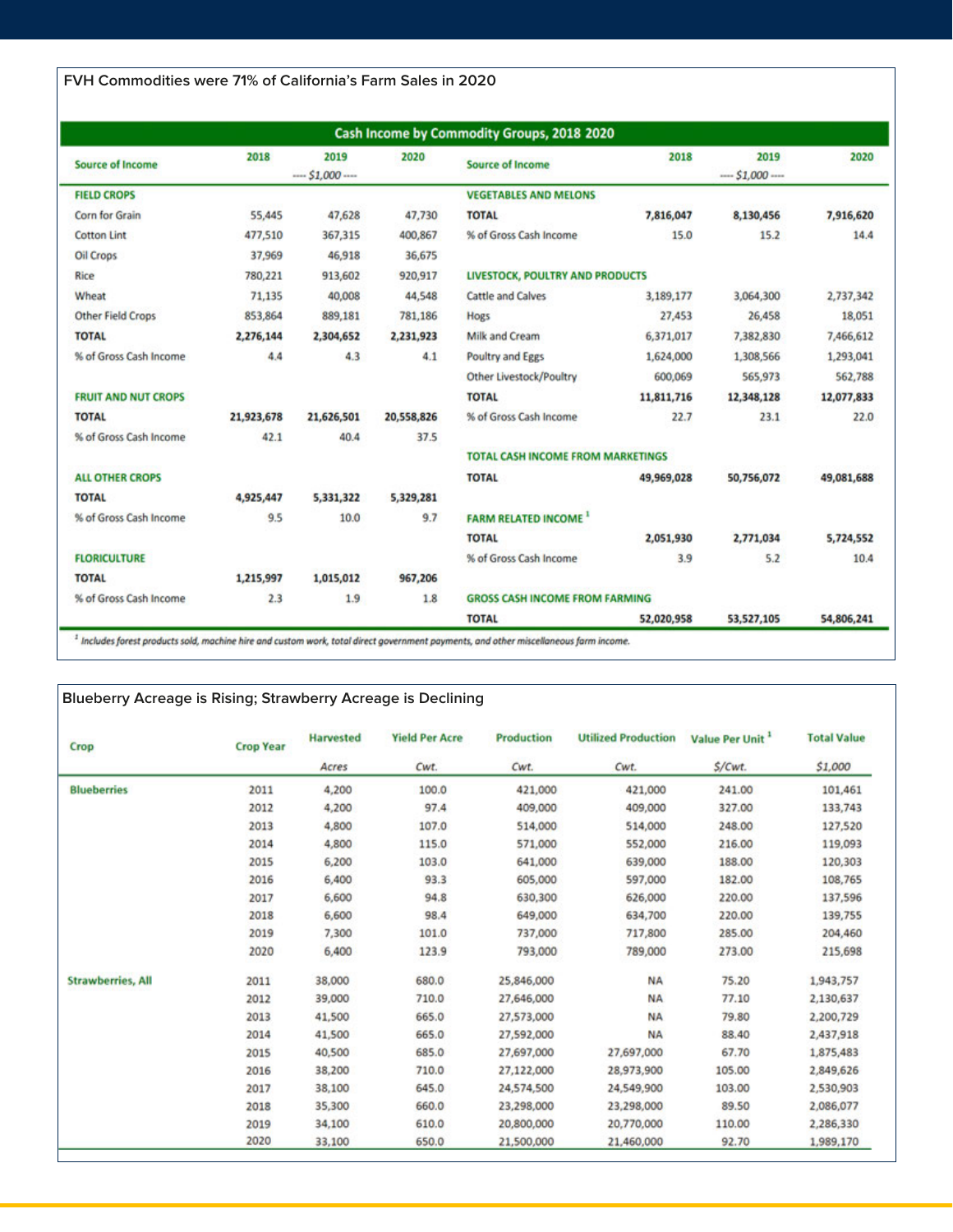| Crop                        | <b>Crop Year</b> | <b>Bearing</b><br>Acres | Non-Bearing<br>Acres | <b>Yield Per Acre</b><br>Tons | <b>Production</b><br>Tons | <b>Utilized Production</b><br>Tons | Value Per Unit <sup>2</sup><br>$S/T$ on |
|-----------------------------|------------------|-------------------------|----------------------|-------------------------------|---------------------------|------------------------------------|-----------------------------------------|
| Grapes, Raisin <sup>4</sup> | 2011             | 205,000                 | 4,000                | 11.00                         | 2,263,000                 | 2,263,000                          | 382.00                                  |
|                             | 2012             | 200,000                 | 3,000                | 9.05                          | 1,810,000                 | 1,810,000                          | 457.00                                  |
|                             | 2013             | 200,000                 | 3,000                | 11.40                         | 2,270,000                 | 2,270,000                          | 364.00                                  |
|                             | 2014             | 190,000                 | 2,000                | 9.86                          | 1,874,000                 | 1,874,000                          | 381.00                                  |
|                             | 2015             | 184,000                 | 2,000                | 10.60                         | 1,952,000                 | 1,952,000                          | 349.00                                  |
|                             | 2016             | 170,000                 | 2,000                | 9.24                          | 1,570,000                 | 1,570,000                          | 277.00                                  |
|                             | 2017             | 158,000                 | 2,000                | 8.23                          | 1,301,000                 | 1,301,000                          | 414.00                                  |

10.16

9.26

7.68

10.30

9.75

11.20

10.60

10.10

10.40

10.70

10.74

9.83

9.10

1,545,000

1,380,000

1,090,000

1,032,000

1,024,000

1,227,000

1,165,000

1,135,000

1,150,000

1,190,000

1.300.000

1,190,000

1,110,000

1,545,000

1,380,000

1,090,000

1,032,000

1,024,000

1,227,000

1,165,000

1,135,000

1,150,000

1,190,000

1,300,000

1,190,000

1,110,000

4,000

4,000

3,000

11,000

13,000

10,000

11,000

12,000

12,000

10,000

11,000

9,000

8,000

in Santa Barbara, a fifth in Ventura, and 10 percent in San Luis Obispo.

2018

2019

2020

2011

2012

2013

2014

2015

2016

2017

2018

2019

2020

152,000

149,000

142,000

100,000

105,000

110,000

110,000

112,000

111,000

111,000

121,000

121,000

122,000

#### **Perspective**

Grapes, Table<sup>4</sup>

Covid accelerated trends that were underway before the pandemic, including the shift from labor-intensive raisin grapes to tree nuts in the San Joaquin Valley, the shift from head to other lettuces in the Salinas Valley, and declining acreages of cantaloupes and mature-green tomatoes.

The top 20 commodities accounted for \$42 billion or over 85 percent of the state's farm sales in 2020. Farm labor is a significant expense for half of these top-20 commodities, including milk, table and raisin grapes, lettuce, strawberries, flowers and nursery commodities, oranges, tangerines, broccoli, and lemons.

Rising farm labor costs are encouraging producers of labor-intensive commodities to (1) invest in machines to replace workers and mechanical aids that make them more productive, (2) housing for H-2A guest workers, and (3) production outside CA to take advantage of lower labor and other costs. The mix of machines, H-2A workers, and imports varies by commodity.

For example, the production of milk may shift from California to midwestern states due to lower feed costs, lower wages, and fewer environmental restrictions on dairies. Americans are consuming more milk products as cheese rather than fluid milk, which makes it easier to separate milk production from the consumption of dairy products. Grape production, by contrast, is likely to remain centered in California, albeit with more mechanization in raisin grapes and mechanical

aids that make table grape workers more productive.

428.00

266.00

276.00

809.00

1,220.00

1,260.00

1,350.00

1,530.00

1,340.00

1,330.00

1,030.00

1,320.00

978.00

**Total Value** \$1,000

863,716

826,326

826,921

713,432

681,963

435,009

538,092

661,063

366,609

300,532

834,967

1,250,728

1,542,328

1,569,956

1,734,735

1,536,873

1,587,042

1,271,435

1,221,315

1,465,840

Lettuce and strawberries are also likely to remain in California, with mechanical aids making field workers more productive. Technology that increases efficiency in packing sheds may increase efficiency in the field, as with workers who can cut lettuce that is but into bins rather than bagged for sale to consumers because the lettuce will be washed and bagged in salad plants. Similarly, workers can pick strawberries faster into bins if the bins can be taken to packing houses and packed into clamshells there.

Mature-green tomatoes, cantaloupes, asparagus are among the commodities likely to continue to shrink in the face of rising imports from lower wage countries.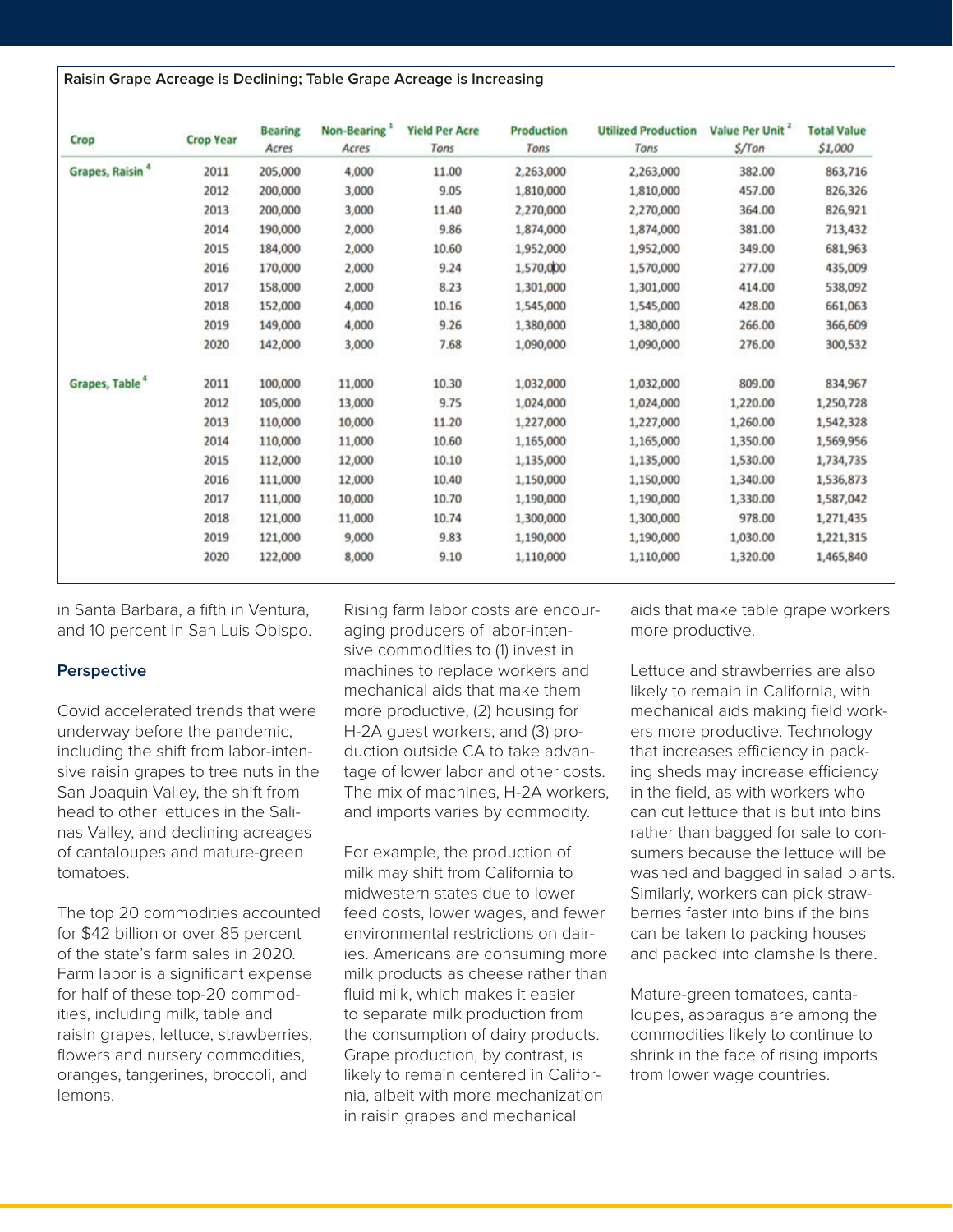## **Declining Acreage of Head Lettuce is Offset by Rising Leaf and Romaine Acreage**

| Crop             | Crop | Planted<br><b>Harvested</b><br><b>Yield Per Acre</b><br>Year |         | <b>Production</b> | <b>Utilized Production</b> | Value<br>Per Unit <sup>1</sup> | <b>Total Value</b> |           |
|------------------|------|--------------------------------------------------------------|---------|-------------------|----------------------------|--------------------------------|--------------------|-----------|
|                  |      | Acres                                                        | Acres   | Cwt.              | Cwt.                       | Cwt.                           | S/Cwt.             | \$1,000   |
| Lettuce, Head    | 2011 | 94,000                                                       | 93,000  | 405               | 37,665,000                 | <b>NA</b>                      | 20.10              | 757,067   |
|                  | 2012 | 106,000                                                      | 105,000 | 360               | 37,800,000                 | <b>NA</b>                      | 18.30              | 691,740   |
|                  | 2013 | 97,000                                                       | 96,000  | 350               | 33,600,000                 | <b>NA</b>                      | 24.90              | 836,640   |
|                  | 2014 | 92,000                                                       | 91,000  | 370               | 33,670,000                 | <b>NA</b>                      | 28.60              | 962,962   |
|                  | 2015 | 87,000                                                       | 86,500  | 380               | 32,870,000                 | <b>NA</b>                      | 30,40              | 999,248   |
|                  | 2016 | 85,000                                                       | 84,500  | 390               | 32,955,000                 | 32,955,000                     | 23.00              | 757,965   |
|                  | 2017 | 102,000                                                      | 101,500 | 365               | 37,047,500                 | 37,047,500                     | 32.60              | 1,207,749 |
|                  | 2018 | 82,000                                                       | 81,700  | 350               | 28,595,000                 | 28,595,000                     | 26.80              | 766,346   |
|                  | 2019 | 79,000                                                       | 78,700  | 375               | 29,512,500                 | 29,512,500                     | 30.20              | 891,278   |
|                  | 2020 | 80,000                                                       | 79,400  | 380               | 30,172,000                 | 30,111,700                     | 30.90              | 930,452   |
| Lettuce, Leaf    | 2011 | 40,600                                                       | 40,000  | 255               | 10,200,000                 | <b>NA</b>                      | 29.20              | 297,840   |
|                  | 2012 | 46,000                                                       | 45,000  | 245               | 11,025,000                 | <b>NA</b>                      | 34.30              | 378,158   |
|                  | 2013 | 48,000                                                       | 47,500  | 230               | 10,925,000                 | <b>NA</b>                      | 35.70              | 390,023   |
|                  | 2014 | 46,000                                                       | 46,000  | 240               | 11,040,000                 | <b>NA</b>                      | 39.00              | 430,560   |
|                  | 2015 | 47,000                                                       | 45,800  | 260               | 11,908,000                 | <b>NA</b>                      | 59.10              | 703,763   |
|                  | 2016 | 59,800                                                       | 59,700  | 220               | 13,134,000                 | 13,134,000                     | 42.80              | 714,780   |
|                  | 2017 | 58,000                                                       | 57,800  | 200               | 11,560,000                 | 11,560,000                     | 60.10              | 694,756   |
|                  | 2018 | 57,000                                                       | 56,000  | 150               | 8,400,000                  | 8,400,000                      | 53.80              | 451,920   |
|                  | 2019 | 48,000                                                       | 47,500  | 215               | 10,212,500                 | 10,212,500                     | 41.00              | 418,713   |
|                  | 2020 | 53,000                                                       | 51,900  | 255               | 13,234,500                 | 13,234,500                     | 49.10              | 649,814   |
| Lettuce, Romaine | 2011 | 62,500                                                       | 62,200  | 340               | 21,148,000                 | <b>NA</b>                      | 26.50              | 560,422   |
|                  | 2012 | 71,000                                                       | 69,000  | 310               | 21,390,000                 | <b>NA</b>                      | 23.10              | 494,109   |
|                  | 2013 | 72,000                                                       | 71,000  | 290               | 20,590,000                 | <b>NA</b>                      | 28.70              | 590,933   |
|                  | 2014 | 64,000                                                       | 63,500  | 280               | 17,780,000                 | <b>NA</b>                      | 34.00              | 604,520   |
|                  | 2015 | 64,000                                                       | 63,500  | 300               | 19,050,000                 | <b>NA</b>                      | 37.50              | 714,375   |
|                  | 2016 | 79,800                                                       | 78,900  | 320               | 25,248,000                 | 25,248,000                     | 29.80              | 752,390   |
|                  | 2017 | 90,500                                                       | 90,200  | 300               | 27,060,000                 | 27,060,000                     | 41.20              | 1,114,872 |
|                  | 2018 | 74,500                                                       | 72,700  | 280               | 20,356,000                 | 20,152,400                     | 28.20              | 568,298   |
|                  | 2019 | 65,800                                                       | 64,000  | 305               | 19,520,000                 | 19,324,800                     | 27.50              | 531,432   |
|                  | 2020 | 69,300                                                       | 67,800  | 335               | 22,713,000                 | 22,713,000                     | 30.60              | 695,018   |

## **Acreage of Fresh Tomatoes and Melons is Declining**

| Crop                            | Crop<br>Year | Planted   | <b>Harvested</b> | <b>Yield Per Acre</b> | <b>Production</b> | <b>Utilized Production</b> | <b>V</b> drug<br>Per Unit <sup>1</sup> | <b>Total Value</b> |
|---------------------------------|--------------|-----------|------------------|-----------------------|-------------------|----------------------------|----------------------------------------|--------------------|
|                                 |              | Acres     | Acres            | Cwt.                  | Cwt.              | Cwt.                       | S/Cwt.                                 | \$1,000            |
| <b>Tomatoes, Fresh Market</b>   | 2011         | 37,500    | 37,000           | 355                   | 13,135,000        | <b>NA</b>                  | 22.80                                  | 299,478            |
|                                 | 2012         | 36,000    | 36,000           | 315                   | 11,340,000        | <b>NA</b>                  | 22.70                                  | 257,418            |
|                                 | 2013         | 34,600    | 34,000           | 300                   | 10,200,000        | <b>NA</b>                  | 36.20                                  | 369,240            |
|                                 | 2014         | 32,900    | 32,300           | 315                   | 10,175,000        | <b>NA</b>                  | 34.80                                  | 354,090            |
|                                 | 2015         | 28,600    | 28,300           | 310                   | 8,773,000         | <b>NA</b>                  | 35.00                                  | 307,055            |
|                                 | 2016         | <b>NA</b> | <b>NA</b>        | <b>NA</b>             | <b>NA</b>         | 7,822,900                  | 28.00                                  | 219,041            |
|                                 | 2017         | <b>NA</b> | <b>NA</b>        | <b>NA</b>             | <b>NA</b>         | 7,315,800                  | 31.20                                  | 228,253            |
|                                 | 2018         | <b>NA</b> | <b>NA</b>        | <b>NA</b>             | <b>NA</b>         | 8,172,400                  | 27.80                                  | 227,193            |
|                                 | 2019         | <b>NA</b> | <b>NA</b>        | <b>NA</b>             | <b>NA</b>         | 6,484,800                  | 43.10                                  | 279,495            |
|                                 | 2020         | <b>NA</b> | <b>NA</b>        | <b>NA</b>             | <b>NA</b>         | 6,551,000                  | 39.40                                  | 258,109            |
| Melons, Cantaloupe <sup>3</sup> | 2011         | 37,000    | 37,000           | 300                   | 11,100,000        | <b>NA</b>                  | 16.10                                  | 178,710            |
|                                 | 2012         | 36,700    | 36,000           | 300                   | 10,800,000        | <b>NA</b>                  | 17.20                                  | 185,760            |
|                                 | 2013         | 43,000    | 42,500           | 300                   | 12,750,000        | <b>NA</b>                  | 16.00                                  | 204,000            |
|                                 | 2014         | 31,500    | 31,000           | 260                   | 8,060,000         | <b>NA</b>                  | 21.00                                  | 169,260            |
|                                 | 2015         | 28,500    | 28,000           | 300                   | 8,400,000         | <b>NA</b>                  | 17.40                                  | 146,160            |
|                                 | 2016         | 30,000    | 29,500           | 300                   | 8,850,000         | 8,850,000                  | 16.10                                  | 142,485            |
|                                 | 2017         | 35,000    | 34,300           | 275                   | 9,432,500         | 9,432,000                  | 16.50                                  | 155,636            |
|                                 | 2018         | 32,000    | 31,500           | 265                   | 8,347,500         | 8,347,500                  | 22.50                                  | 187,819            |
|                                 | 2019         | 28,000    | 27,800           | 245                   | 6,811,000         | 6,811,000                  | 19.50                                  | 132,815            |
|                                 | 2020         | 22,000    | 21,900           | 330                   | 7,227,000         | 7,227,000                  | 25.50                                  | 184,289            |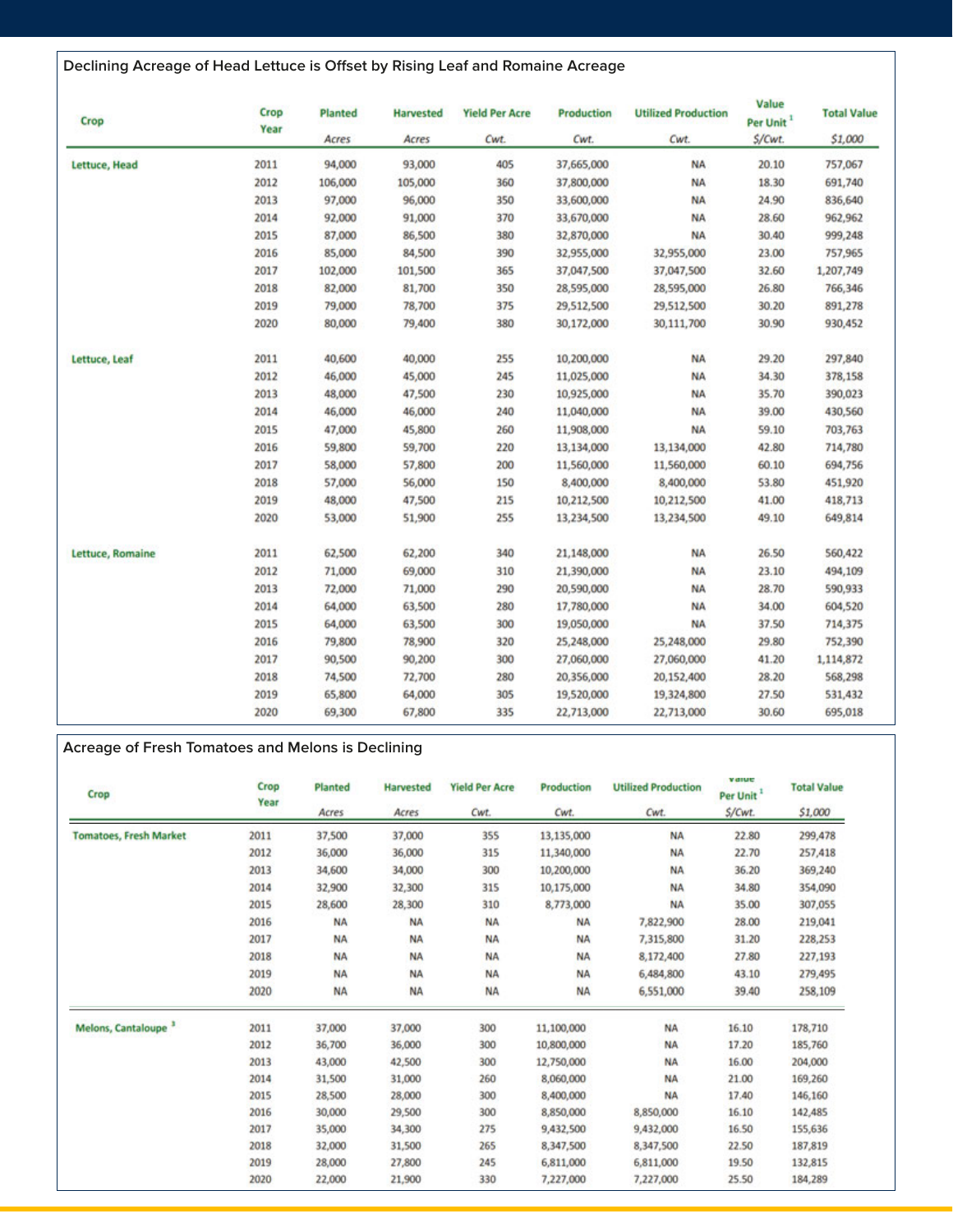**Fresno, Kern, and Tulare Counties Led in Farm Sales**

|             |           | <b>Top 10 Agricultural Counties</b> |           |                |                                                                    |  |  |  |  |  |
|-------------|-----------|-------------------------------------|-----------|----------------|--------------------------------------------------------------------|--|--|--|--|--|
|             |           | <b>Total Value and Rank</b>         |           |                |                                                                    |  |  |  |  |  |
| County      |           | $51,000 -$                          |           |                | <b>Leading Commodities</b>                                         |  |  |  |  |  |
|             | 2019      |                                     | 2020      |                |                                                                    |  |  |  |  |  |
| Fresno      | 7,774,113 | 2                                   | 7,963,487 | 1              | Almonds, Pistachios, Poultry (Unspecified), Grapes (Table)         |  |  |  |  |  |
| Kern        | 8,399,646 | 1                                   | 7,579,424 | $\overline{2}$ | Grapes (Table), Almonds, Pistachios, Tangerines & Mandarins        |  |  |  |  |  |
| Tulare      | 7,508,852 | 3                                   | 7,252,374 | 3              | Milk, Oranges (Navel), Cattle & Calves, Grapes (Table)             |  |  |  |  |  |
| Monterey    | 4,426,625 | 4                                   | 4,016,904 | 4              | Strawberries, Lettuce (Romaine), Lettuce (Head), Broccoli          |  |  |  |  |  |
| Merced      | 3,379,276 | 6                                   | 3,568,105 | 5              | Milk, Almonds, Chickens (Broilers), Sweet Potatoes                 |  |  |  |  |  |
| Stanislaus  | 3,530,953 | 5                                   | 3,503,166 | 6              | Almonds, Milk, Chickens (Unspecified), Cattle & Calves             |  |  |  |  |  |
| San Joaquin | 2,626,034 | 7                                   | 3,054,828 | 7              | Almonds, Milk, Grapes (Wine), Walnuts                              |  |  |  |  |  |
| Kings       | 2,187,693 | 8                                   | 2,242,497 | 8              | Milk, Pistachios, Cattle & Calves, Cotton (Pima)                   |  |  |  |  |  |
| Imperial    | 2,015,843 | 10                                  | 2,196,334 | 9              | Cattle (Heifers & Steers), Vegetables, Alfalfa Hay, Lettuce (Leaf) |  |  |  |  |  |
| Ventura     | 1,998,387 | 11                                  | 2,015,744 | 10             | Strawberries, Lemons, Avocados, Raspberries                        |  |  |  |  |  |

**References**

California Agricultural Statistics Review 2020-21. https://www.cdfa.ca.gov/Statistics/PDFs/2021\_Ag\_Stats\_Review.pdf

To subscribe to RMN blogs, send email to ruralmigrationnews-subscribe@primal.ucdavis.edu

More at: https://migration.ucdavis.edu/rmn/